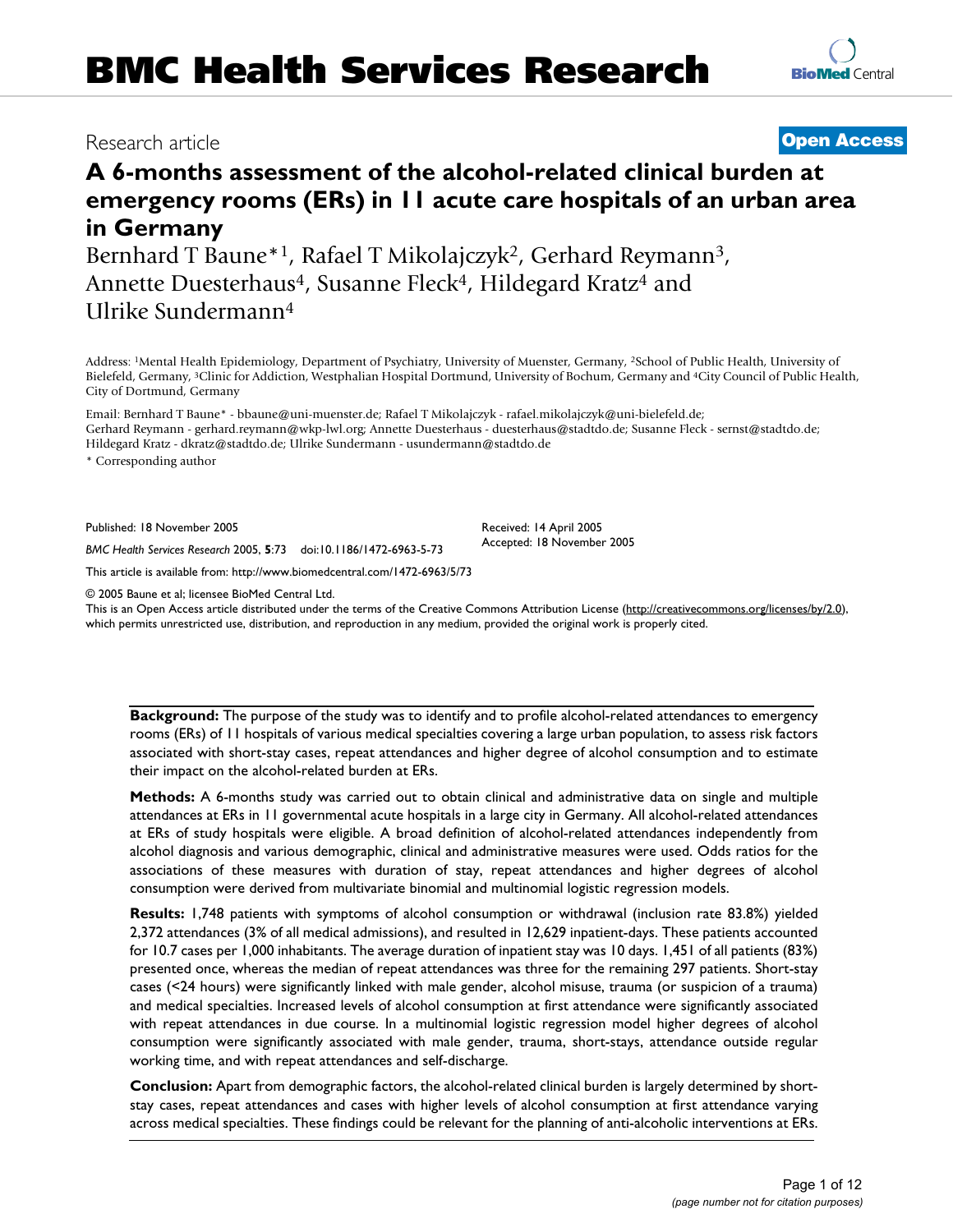# **Background**

Alcohol misuse constitutes a major problem in modern society and both physical and mental alcohol-related harm result in a large number of attendances at emergency rooms (ERs), imposing a significant burden on the workload and financial resources of the medical departments [1,2]. Excess alcohol consumption with attendance at ERs may occur as part of an alcohol or drug dependence, as a cause of trauma or as a co-morbid condition of psychiatric diseases [3-5]. Furthermore, alcohol-related withdrawal syndromes may play an important role in the management of patients attending ERs [6].

Most previous studies on the alcohol-related clinical burden of emergencies on health care settings were based on samples drawn from single practices, single hospitals or only certain departments (e.g. surgical, internal medicine, orthopaedics) of several hospitals [7-10]. Selection bias and lack of representativeness are often major limitations of these studies. Previous studies in this field also have reported on the impact of short stay cases and repeat cases on the clinical burden of ERs at general hospitals [8,11- 13] and noted an increasing number of younger patients attending ERs in recent years in the UK and Ireland [14,15].

O'Farrell et al. reported in their study of an increase of alcohol-related admissions to ERs for each age group over time indicating a rising burden for hospitals between 1997–2001 in Ireland [15]. The importance of the alcohol-related clinical burden caused by younger people also has been demonstrated in a study performed in an innercity hospital in the UK [14]. Hazardous alcohol consumption in the general population in Germany has increased in younger people aged 18–24 between the years 1995– 2001 and has slightly decreased in older men and women in the general population in Germany [16]. It is unknown whether the increasing number of younger people with hazardous alcohol consumption in Germany receive alcohol specific interventions at all, and particularly present at ERs due to alcohol-related problems.

However, since duration of stay, number of attendances and degree of alcohol consumption are contributing to the alcohol-related burden at ERs, little knowledge has been obtained in previous studies whether this is true for a wide range of medical specialties in hospitals and which demographic and clinical factors are associated with these contributing factors. In this study, which should serve as a needs assessment of future alcohol-related interventions at ERs, a complete sample of alcohol-related attendances at ERs of all existing hospitals covering a wide range of medical specialties in an urban area of a known population size was assessed for the duration of 6 months.

### *Objectives*

The aims of the study were as follows:

1. To identify alcohol-related attendances at emergency rooms (ERs) of 11 hospitals of various medical specialties covering a large urban population;

2. To profile the alcohol-related attendances;

3. To assess sociodemographic and clinical risk factors associated with short-stay cases, repeat attendances and higher degree of alcohol consumption and to assess their impact on the alcohol-related burden at ERs.

# **Methods**

### *Sampling and setting of the study*

A cross-sectional study of alcohol-related attendances at ERs was carried out in 11 ER of 11 hospitals of an urban area in Germany during a 6-months period (01 Sept 2000 – 28 Feb 2001). The study region was the city of Dortmund, with 587,000 inhabitants [17]. Through the initiative of the Dortmund City Council of Public Health all existing ERs in 11 hospitals serving the population of the city were included. The public health relevant purpose of this study was to obtain a complete assessment of the alcohol-related burden in a large city that was realized through a concerted initiative of all existing hospitals driven and led by the City Council of Public Health.

3,144 alcohol-related records were registered during the 6 months study period. Of these attendances about 10% (N = 314) across the study hospitals were *direct* admissions to inpatient units bypassing ER either via clinics or for prebooked investigations. Our study focussed on the other 90% of alcohol-related attendances (N = 2,830) presented to the ERs first and that were contributed by 2,085 single patients for whom clinical charts were filled. In 310 (14.9%) of these patients the clinical charts were unusable, non-interpretable or completely missing and in further 27 patients (1.3%) the linkage of clinical and administrative information was impossible, leaving 1,748 (83.8%) single patients for this analysis.

#### *Inclusion criteria*

Independently from the type of alcohol diagnosis all patients with either clinical symptoms of alcohol consumption or withdrawal syndrome presenting at ERs of the study region were eligible for this study, even considering patients with alcohol use several hours before presenting to ERs or patients who left ERs after a short-stay.

#### *Data sources*

Two sources of data (clinical and administrative data) were combined for each individual patient. First, at ER the attending physician filled a chart on clinical routine data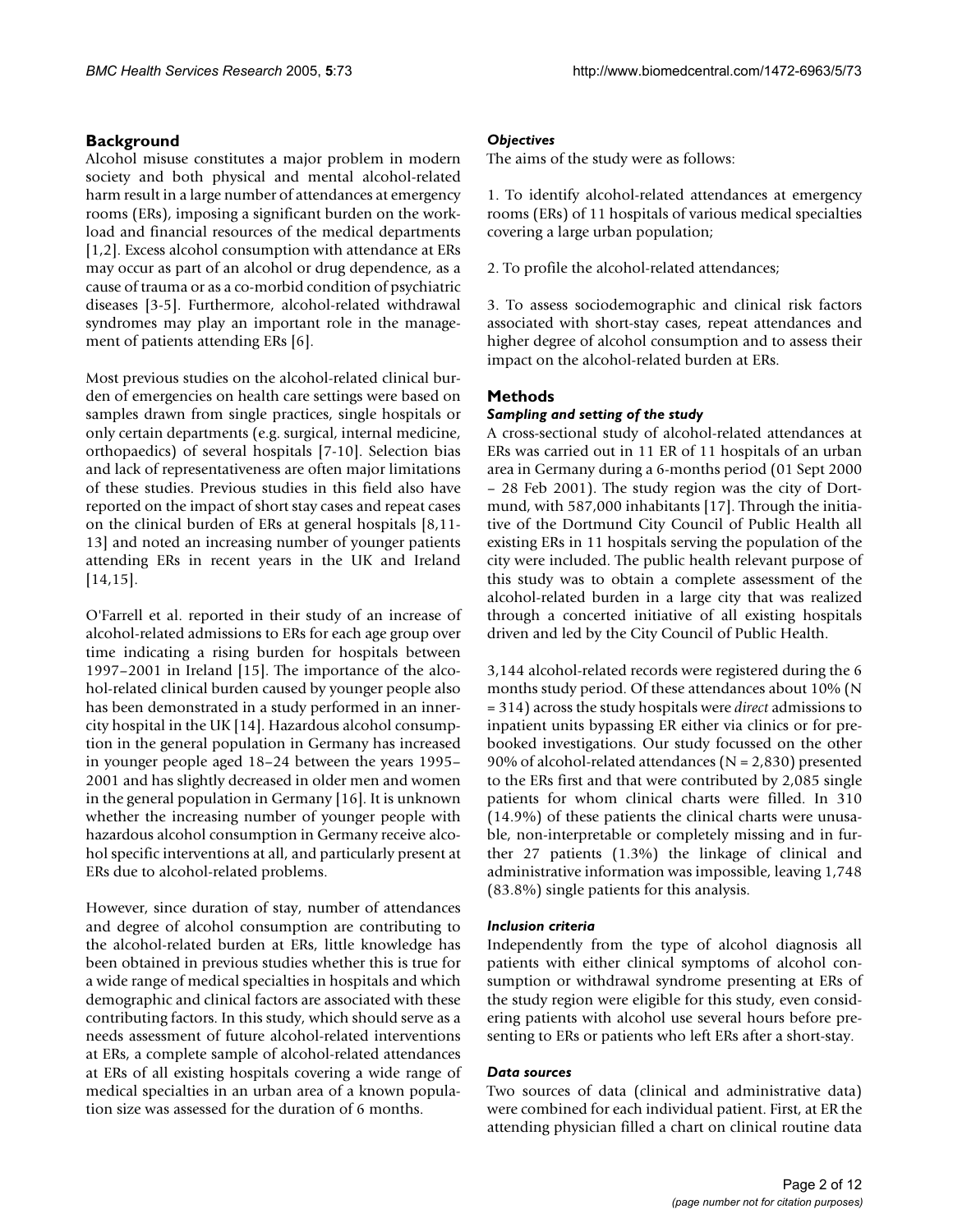| Table 1: Demographics and characteristics of patients ( $N =$   |
|-----------------------------------------------------------------|
| 1,748) on first alcohol-related attendance at ERs in this study |

|                                        | <b>Study population</b><br>$N = 1,748$ |
|----------------------------------------|----------------------------------------|
| Age groups <sup>a</sup>                | %                                      |
| $\leq$ 20 years                        | 3.3                                    |
| $21 - 44$ years                        | 51.9                                   |
| $45 - 59$ years                        | 32.5                                   |
| $60 - 64$ years                        | 5.9                                    |
| $\geq 65$ years                        | 4.4                                    |
| Missing                                | 1.9                                    |
| Gender                                 |                                        |
| Male                                   | 75.I                                   |
| Female                                 | 23.1                                   |
| Missing                                | 1.8                                    |
| Medical specialties associated with ER |                                        |
| Internal medicine                      | 46.7                                   |
| Addiction                              | 25.5                                   |
| Mixed medical disciplines              | 15.2                                   |
| Surgery                                | 6.5                                    |
| General Psychiatry                     | 5.7                                    |
| Other                                  | 0.4                                    |
| Mode of discharge                      |                                        |
| Regular                                | 67.1                                   |
| Own request, against medical advice    | 11.8                                   |
| Referral to other hospital             | 3.0                                    |
| Missing b                              | 18.1 <sup>b</sup>                      |

<sup>a</sup> Age of study sample is grouped according to the official statistics of the City Council Dortmund, for the purpose of group comparison in this analysis.

b 65% of these patients stayed less than 24 h in hospital and 58% of these were not referred to inpatient units.

(clinical characteristics and diagnoses, degree of alcohol consumption, trauma, mode of referral and discharge, whether patient was accompanied by relatives or friends, and need for inpatient treatment) for each patient meeting the inclusion criteria. Second, administrative data (length of stay in the hospital, number of attendances, time and day of attendances and health care insurance) on each patient included into the study were obtained.

The clinical data were linked to the administrative data by the administrative departments and only anonymous data were further processed by the study group. Clinical data were entered on a sheet containing the patient's name before given to the administrative department who generated and entered an anonymous code on the sheet. The individual identifier (name and year of birth) on the sheet was then removed by the administrative department before the sheet was further processed by the study group. The administrative department destroyed the identifier and the list containing code and patient's name and year of birth. The study group received a blinded clinical data

sheet which was entered into a data base. The administrative department provided for the study group an electronic data file containing administrative data on the hospital stay. The anonymous code on the clinical data sheet and the administrative data was used to merge both data sets.

While written informed consent was not able to be obtained, the information used was routine clinical and administrative data, which was provided for our use by the hospitals after patients had signed release of information forms.

#### *Clinical measures*

The level of alcohol consumption was assessed objectively with the same model of alcometer (breathalyser Model: "Draeger, Alco-Test, 7410 plus") across all hospitals and subjectively by the study physicians scoring each patient for the degree of alcohol consumption based on operational clinical criteria comprising 4 grades which were classified according to common clinical features related to alcohol consumption:

(1) withdrawal symptoms: physical / vegetative/psychological signs;

(2) low grade: inebriated, beginning of inhibitions, logorrhoea, euphoria, reduced concentration and attention, reduced self-criticism, alterations of balance;

(3) middle grade: increased intensity of symptoms of (2) plus beginning of abasia, blabber, reduced control over action;

(4) severe intoxication: successive increase of symptoms of (3) plus euphoria or depression, early signs of somnolence, loss of control;

Clinical alcohol diagnoses of acute alcohol intoxication, alcohol misuse, alcohol dependence and alcohol withdrawal were classified according to the criteria of the International Classification of Diseases, version 10 (ICD-10).

To make the study feasible in 11 hospitals over a period of 6 months no further information on e.g. drinking habits or number of drinks were obtained. Training of medical staff ensured the consistent use of operational clinical criteria of alcohol consumption or withdrawal and the use of breathalyser across all study hospitals. The clinical judgement of the degree of alcohol consumption was in good agreement with the alcohol breath test (Spearman-rho = 0.78). The inter-rater reliability (measured with Spearman's correlation coefficient, rho) showed values from rho = 0.87 – 0.53 across 11 hospitals and the intra-rater reliability had a similar range from rho = 0.87 – 0.62.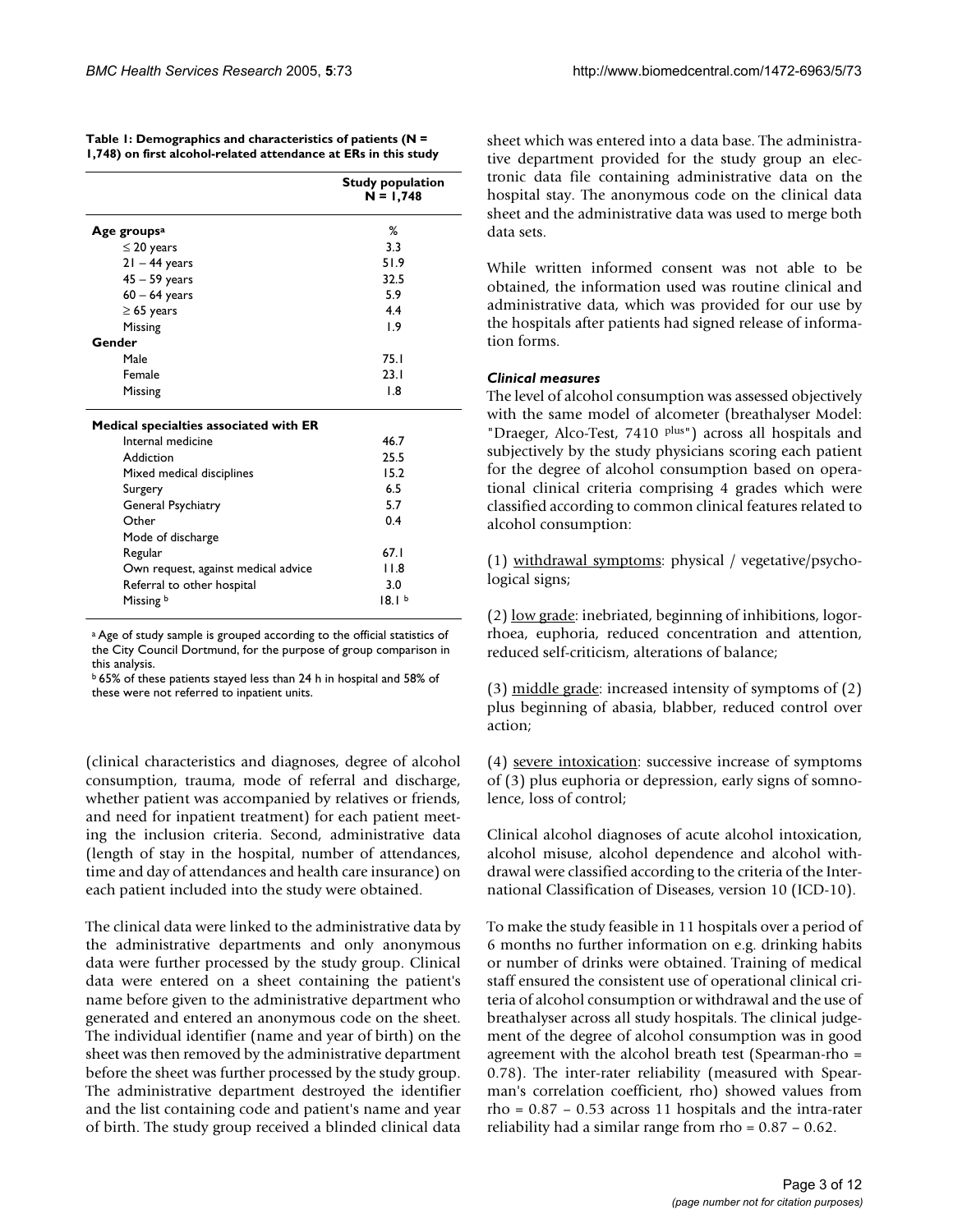|                                               | Single attendance<br>$(N = 1, 451$ patients) | <b>Multiple attendances</b><br>$(N = 297$ patients) | OR for multiple<br>attendances |
|-----------------------------------------------|----------------------------------------------|-----------------------------------------------------|--------------------------------|
| <b>Factors</b>                                | %                                            | %                                                   | OR <sup>a</sup> (95% CI)       |
| Gender <sup>b</sup>                           |                                              |                                                     |                                |
| Male $(N = 1,313)$                            | 57.7                                         | 42.3                                                | $1.95(1.57-2.44)$              |
| Female ( $N = 404$ )                          | 72.6                                         | 27.4                                                | I (reference)                  |
| Age c                                         |                                              |                                                     |                                |
| $\leq$ 20 years (N = 58)                      | 98.3                                         | 1.7                                                 | I (reference)                  |
| $21 - 44$ years (N = 907)                     | 80.6                                         | 19.4                                                | $13.3$ (1.8-96.5)              |
| $45 - 59$ years (N = 568)                     | 82.2                                         | 17.8                                                | $12.1$ (1.7-88.1)              |
| $60 - 64$ years (N = 103)                     | 85.6                                         | 14.4                                                | $9.5(1.2 - 73.6)$              |
| $\geq 65$ (N = 77)                            | 96.1                                         | 3.9                                                 | $2.3(0.2 - 22.9)$              |
| Clinical degree of alcohol consumption        |                                              |                                                     |                                |
| High $(N = 531)$                              | 55.0                                         | 45.0                                                | $2.62$ (1.84-3.72)             |
| Middle $(N = 796)$                            | 62.6                                         | 37.4                                                | $1.94(1.35 - 2.77)$            |
| Low $(N = 231)$                               | 65.8                                         | 34.2                                                | $1.77(1.19 - 2.65)$            |
| Symptoms of withdrawal $(N = 190)$            | 77.3                                         | 22.7                                                | I (reference)                  |
| Results of alcohol breath test in millilitres |                                              |                                                     |                                |
| $> 400$ (N = 32)                              | 52.4                                         | 47.6                                                | $2.30(1.17 - 4.50)$            |
| $201 - 400$ (N = 474)                         | 51.1                                         | 48.9                                                | $2.38(1.79 - 3.18)$            |
| $101 - 200$ (N = 968)                         | 59.9                                         | 40.1                                                | $1.70(1.21 - 2.38)$            |
| $\leq$ 100 (N = 274)                          | 72.4                                         | 27.6                                                | I (reference)                  |

**Table 2: Association of level of alcohol consumption with single and multipleattendances among 1,748 patients on first attendance at ERs**

a separate logistic regression models calculated for each factor showing Odds ratios for multiple attendances, adjusted for age and sex; OR denotes Odds ratio; CI denotes confidence interval; b 31 missing values; c 33 missing values;

#### *Emergency rooms*

Each study hospital provides typically for the German health care system a 24 h service of emergency care to patients. Patients attending an ER present with the need of acute medical care. Doctors at ERs provide acute treatment and make the decision on what type of further treatment is needed and whether patients are either treated on an outpatient level or admitted to a ward. In contrast, medical clinics serve patients who have pre-booked regular appointments and who are not an emergency case.

Typically, the study hospitals within the single city where the study took place do not provide the whole range of medical specialties. Thus, the ERs in this study are part of the hospitals and serving the medical specialties of internal medicine, surgery, addiction, and general psychiatry of the respective hospital. However, the largest hospital of the city, which serves as a tertiary hospital, provides an emergency service to all medical specialties of that hospital.

#### *Statistical analysis*

The incidence of alcohol-related attendances at ERs and the number of inpatient-days related to these attendances at ERs was calculated for the six months study period and extrapolated for a 12 months period. For the calculation

of the incidence all single and multiple attendances at ER during the study period were included.

All other analyses cover data from the study period of 6 months only. In the further analyses we allowed for only one attendance at ERs per patient (the first attendance for patients with multiple attendances). To make feasible an age comparison of the study sample with the general population of the City of Dortmund, age was classified into age groups according to the official statistics for the City of Dortmund.

Pearson's Chi2 test was used to compare proportions of categorical data (e.g., gender differences, medical specialties, etc.). Separate binomial logistic regression models were applied to measure the relationship between multiple attendances, short-stay cases, respectively, and the degree of alcohol consumption and several other clinical characteristics (tables 2, 3). In separate multinomial logistic regression models we calculated Odds ratios for the association between four clinical degrees of alcoholic consumption (patients with alcohol withdrawal syndrome acted as a reference group) and demographic and clinical characteristics of patients presenting to ER for the first time during the study period (table 4). The continuous flow of the average number of patients through a 24 hours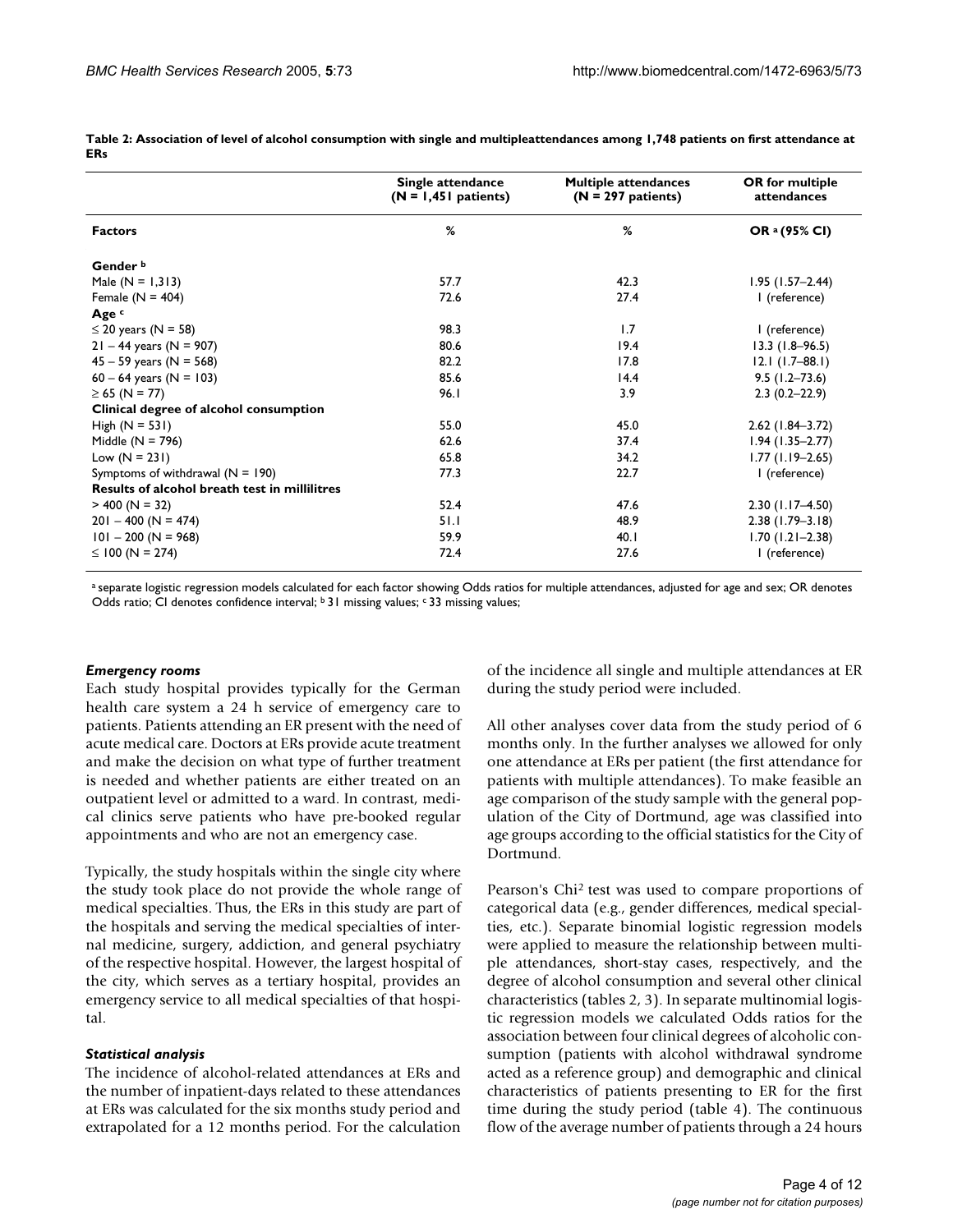|                                                  | Duration of stay $\geq$ 24 h (N =<br>I, 148 patients) | Duration of stay <24 h ( $N =$<br>600 patients) | OR for duration of stay $<$ 24 h |
|--------------------------------------------------|-------------------------------------------------------|-------------------------------------------------|----------------------------------|
| <b>Clinical factors</b>                          | $(\%)$                                                | $(\%)$                                          | OR <sup>a</sup> (95% CI)         |
| <b>Repeat attendance</b>                         |                                                       |                                                 |                                  |
| Yes (multiple), $(N = 297)$                      | 56.3                                                  | 43.7                                            | $1.24$ (1.04–1.49)               |
| No (single) $(N = 1,451)$                        | 63.3                                                  | 36.7                                            | I (reference)                    |
| Clinical degree of alcohol<br>consumption        |                                                       |                                                 |                                  |
| High $(N = 531)$                                 | 44.3                                                  | 55.7                                            | $9.39(5.63 - 15.64)$             |
| Middle $(N = 796)$                               | 58.4                                                  | 41.6                                            | $5.47(3.28 - 9.14)$              |
| Low $(N = 231)$                                  | 71.8                                                  | 28.2                                            | $3.04$ (1.73-5.35)               |
| Withdrawal $(N = 190)$                           | 88.8                                                  | 11.2                                            | I (reference)                    |
| Discharge mode b                                 |                                                       |                                                 |                                  |
| Self-discharge $(N = 207)$                       | 58.8                                                  | 41.2                                            | $1.33(0.97 - 1.81)$              |
| Medical discharge $(N = 1,173)$                  | 66.0                                                  | 34.0                                            | I (reference)                    |
| <b>Breath test (millilitres)</b>                 |                                                       |                                                 |                                  |
| $>400$ (N = 32)                                  | 48.4                                                  | 51.6                                            | $6.7(2.9 - 15.0)$                |
| $201-400$ (N = 474)                              | 60.7                                                  | 39.3                                            | 4.1 $(2.7-6.3)$                  |
| $101 - 200$ (N = 968)                            | 55.6                                                  | 44.4                                            | $5.2(3.5 - 7.8)$                 |
| $\leq$ 100 (N = 274)                             | 86.9                                                  | 13.1                                            | I (reference)                    |
| Alcohol diagnosis at ER                          |                                                       |                                                 |                                  |
| attendance c                                     |                                                       |                                                 |                                  |
| Misuse $(N = 497)$                               | 33.9                                                  | 66.1                                            | $11.56(7.67-17.43)$              |
| Dependence (N = 924)                             | 68.3                                                  | 31.7                                            | $2.81(1.91 - 4.13)$              |
| Withdrawal $(N = 300)$                           | 86.2                                                  | 13.8                                            | I (reference)                    |
| Diagnosis or suspicion of<br>trauma <sup>d</sup> |                                                       |                                                 |                                  |
| Yes ( $N = 263$ )                                | 37.6                                                  | 62.4                                            | $3.4(2.51 - 4.60)$               |
| $No (N = 1,383)$                                 | 65.5                                                  | 34.5                                            | I (reference)                    |

**Table 3: Association of clinical characteristics and duration of stay < 24 h among 1,748 patients at first alcohol-related attendance at ERs** 

a separate logistic regression models calculated for each clinical factor showing Odds ratios for the duration of stay below 24 h, adjusted for age and sex; <sup>b</sup> the category "referral to other hospital" was not considered in this table; see table 1 for information on missing values about mode of discharge; c missing information on diagnosis among 27 cases; d missing information on trauma among 102 cases; OR denotes Odds ratio; CI denotes confidence interval;

cycle of the day and a cycle of a typical week are presented in figures 2 and 3. All analyses were performed using SPSS-software, version 11 [18].

#### **Results**

# *Study population*

Overall, during the 6 months study period there were 105,006 medical admissions (annual incidence of 358 per 1,000 inhabitants) to the 11 study hospitals. These admissions contained 3,144 alcohol-related attendances (3%) to ERs plus direct admissions to inpatient units due to any type of primary or secondary alcohol diagnosis. These 3,144 alcohol-related attendances (including multiple attendances) and admissions yielded an extrapolated annual incidence of 10.7 cases per 1,000 inhabitants.

A total of 1,748 patients (75.1% male) attended ERs during the study period after the exclusion of 337 patients with either missing or non-interpretable (16.2% of the 2,085 eligible cases) charts (Figure 1). These patients contributed 2,372 alcohol-related attendances (male to female ratio: 3.85:1) to ERs. In total, 1,959 of all attendances (82.6%) led to inpatient admission resulting in 12,629 days of inpatient treatment (6.5 days on average per admission to inpatient units). The average duration of inpatient stay was 10 days (95% CI, 9.5–10.5; min. 1; max. 108; SD 0.26; median 9).

#### *Demographic and clinical characteristics of the study population*

About one quarter of the patients was female (23.1%) and the median age of all patients was 43 years (min: 14y; max: 85y; mean: 43.3y; SD: 0.29). Mean age of men was significantly lower than of females (42 years, SD 11.9 vs. 44 years, SD 12.8; Student-t-test p < 0.01). In comparison to the general population of the City of Dortmund we observed some systematic differences in age and gender for the study population. While about 3.3% of the patients were = 20 years of age, this age group accounted for 20.3% of the general population. Whereas 19% of the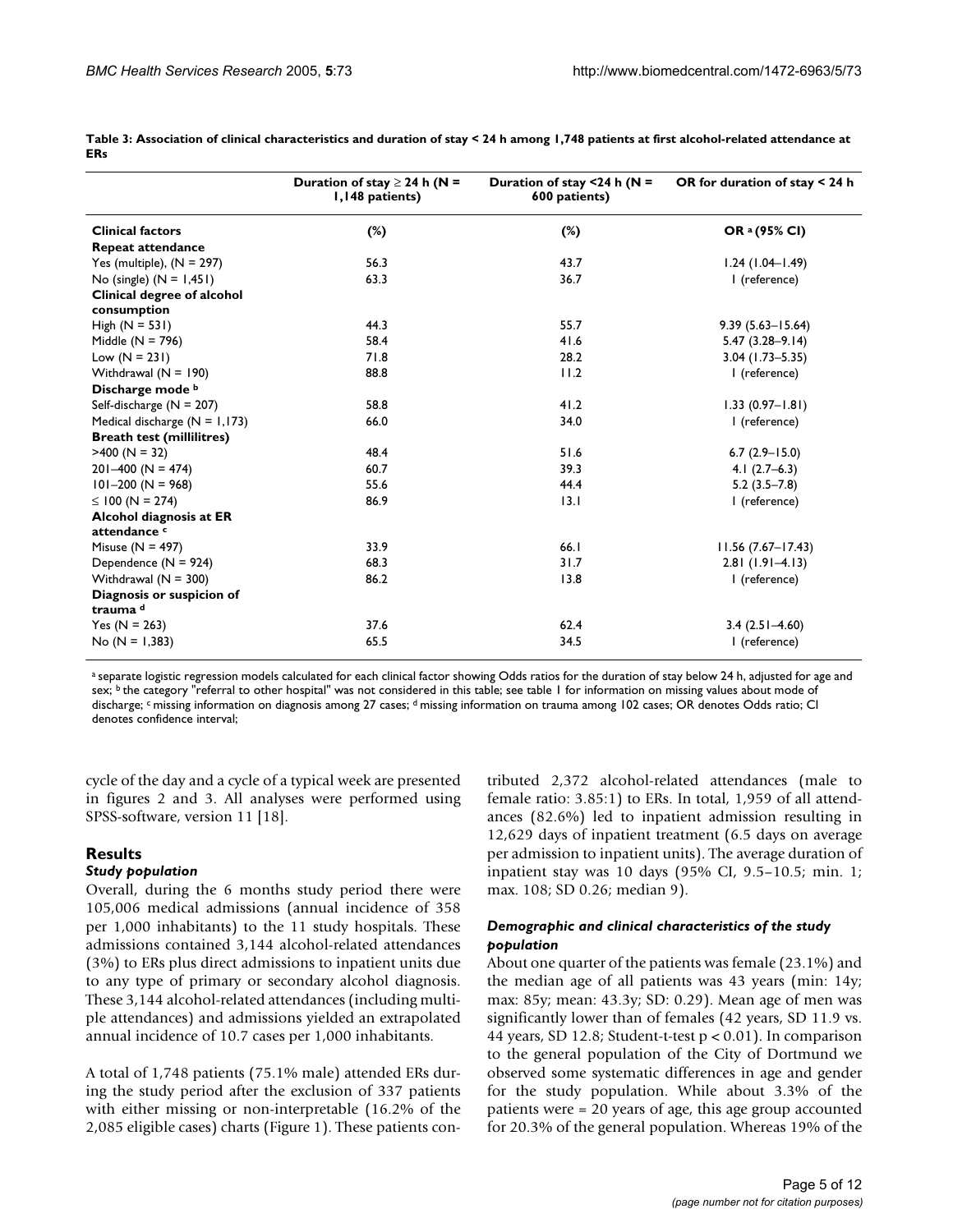

general population was 65 years of age or older only 4.4% patients were of that age in our study. As shown in Table 1 males were predominant in this study, while the male:female ratio in the general population was 0.9:1.

**Figure 1** 

At attendance 53.7% of the patients presented with dependent alcohol use, 28.9% with non-dependent alcohol use and 17.5% with an alcohol withdrawal syndrome. About 94.5% of the patients with initial withdrawal syn-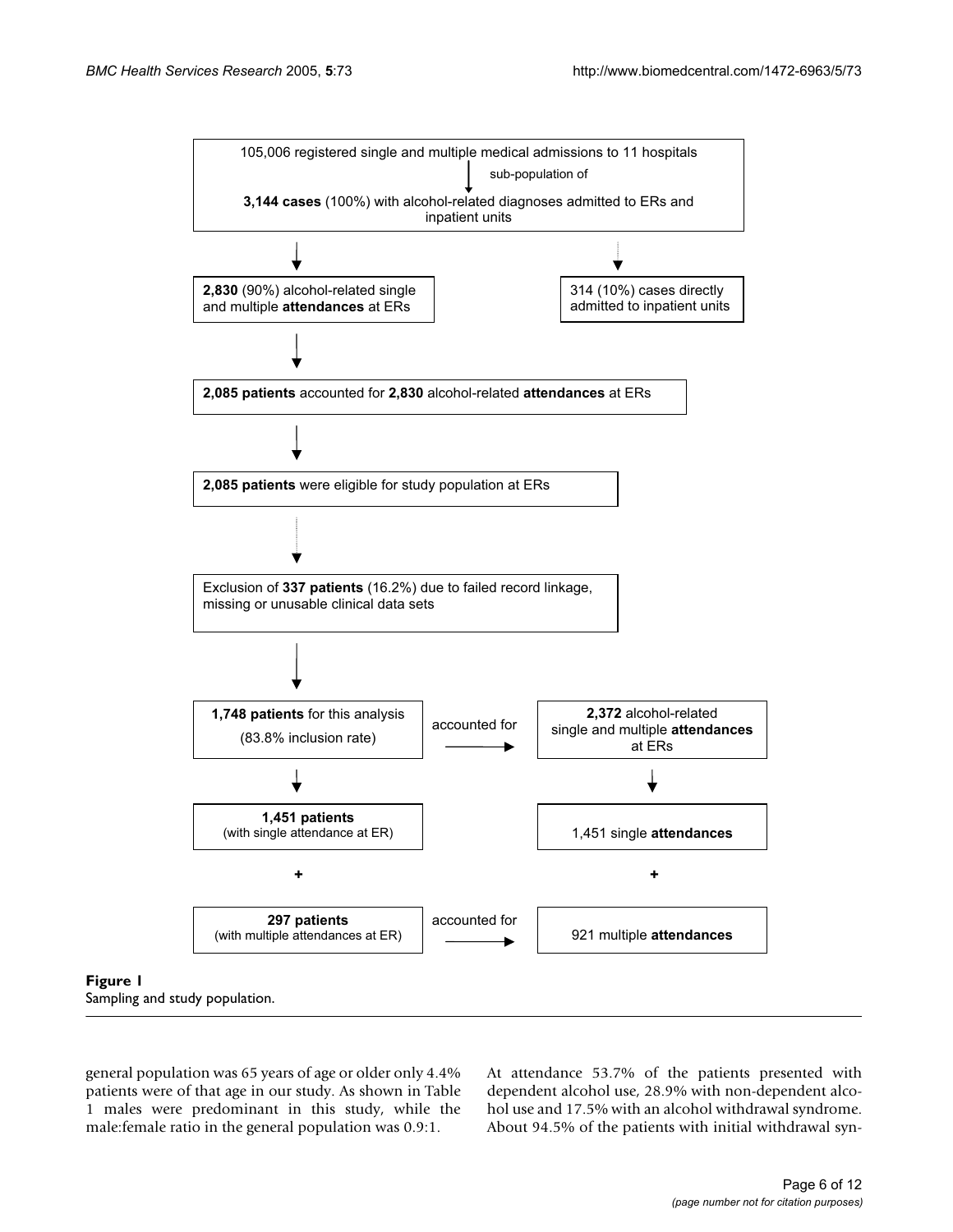

#### Figure 2

**Flow of average number of patients during course of the day by time during the weekdays and at weekends.** Note 1: based on 1,696 patients (52 missing) for whom the exact time of attendance was available

drome were classified as dependent alcohol use at discharge. About 15% of the patients had a trauma or suspicion of a trauma at ER attendance.

#### *First-time ER attendances in several medical specialties*

The majority of the first-time attendances took place at ERs of internal medicine (46.7%) and addiction (25.5%), less often at ER serving mixed disciplines based at a general hospital (15.2%), and marginally at ERs providing surgery (6.5%), general psychiatry (5.7%), and others  $(0.4\%)$ .

Next, we compared repeat cases to single cases and found that the proportion of repeat cases was significantly highest at the ER of the clinic of addiction (21.6%), secondly at the ER serving mixed disciplines (19.3%), followed by the specialty of general psychiatry (12.7), the ERs serving internal medicine (12.6%) and ERs for surgery (5.6%), (Chi2-test: p < 0.0001).

We also compared the proportion of cases staying **=** 24 hours to cases staying <24 hours, and observed that the proportion of short-stays was highest at the ER serving mixed disciplines (95.2%), then at ERs serving surgery (42.0%), internal medicine (16.9%), general psychiatry (14.8%) and clinic of addiction (1.1%), (Chi<sup>2</sup>-test:  $p <$ 0.0001).

The proportion of patients with high degree of alcohol consumption was highest at ERs serving mixed disciplines (72.9%), then at ERs serving surgery (46.9%), followed by general psychiatry (37.7%), and ERs of internal medicine (31.8%), and was lowest at the clinic of addiction  $(27.7\%)$ , (Chi<sup>2</sup>-test:  $p < 0.0001$ ).



#### Figure 3

Average number of patients on different days of the week (Mon-Sun). Note 1: line – average number; scatter above line  $-95$ <sup>th</sup> percentile; scatter below line  $-5$ <sup>th</sup> percentile. Note 2: based on 1,714 patients (34 missing) for whom the exact date of attendance was available

#### *Gender specific clinical characteristics*

Females were significantly ( $p < 0.05$ ) more likely to present with medical referral papers from a physician, to have a lower degree of alcohol consumption, to stay longer than 24 hours in hospital, to present once only at ER in 6 months and to be classified more often with the diagnose of alcohol withdrawal syndrome instead of nondependent or dependent alcohol use compared to their male counterparts.

Furthermore, women were significantly (Chi<sup>2</sup>-test:  $p <$ 0.05) more often accompanied by friends or relatives and were less likely to use ambulance services for transportation, but they did not differ significantly from male patients in the proportion of inpatient treatment following attendance at ER, mode of discharge and having trauma or suspicion of a trauma.

#### *Attendances at ERs by time and weekday*

Variations of attendances at ER by time of the day and weekday may reveal peaks and lows of the alcohol-related clinical burden at ER indicating special need for personnel and other resources. Given the exact time of attendance, the flow of the average number of patients through a 24 hour cycle is presented in figure 2. Figure 3 shows the average number of patients per weekday through a 1 week period. On average, there were 9.7 attendances per day with some systematic variation between different weekdays and between different hours of the day (Figures 2 and 3). During weekends there was no time preference for attendances but during weekdays most attendances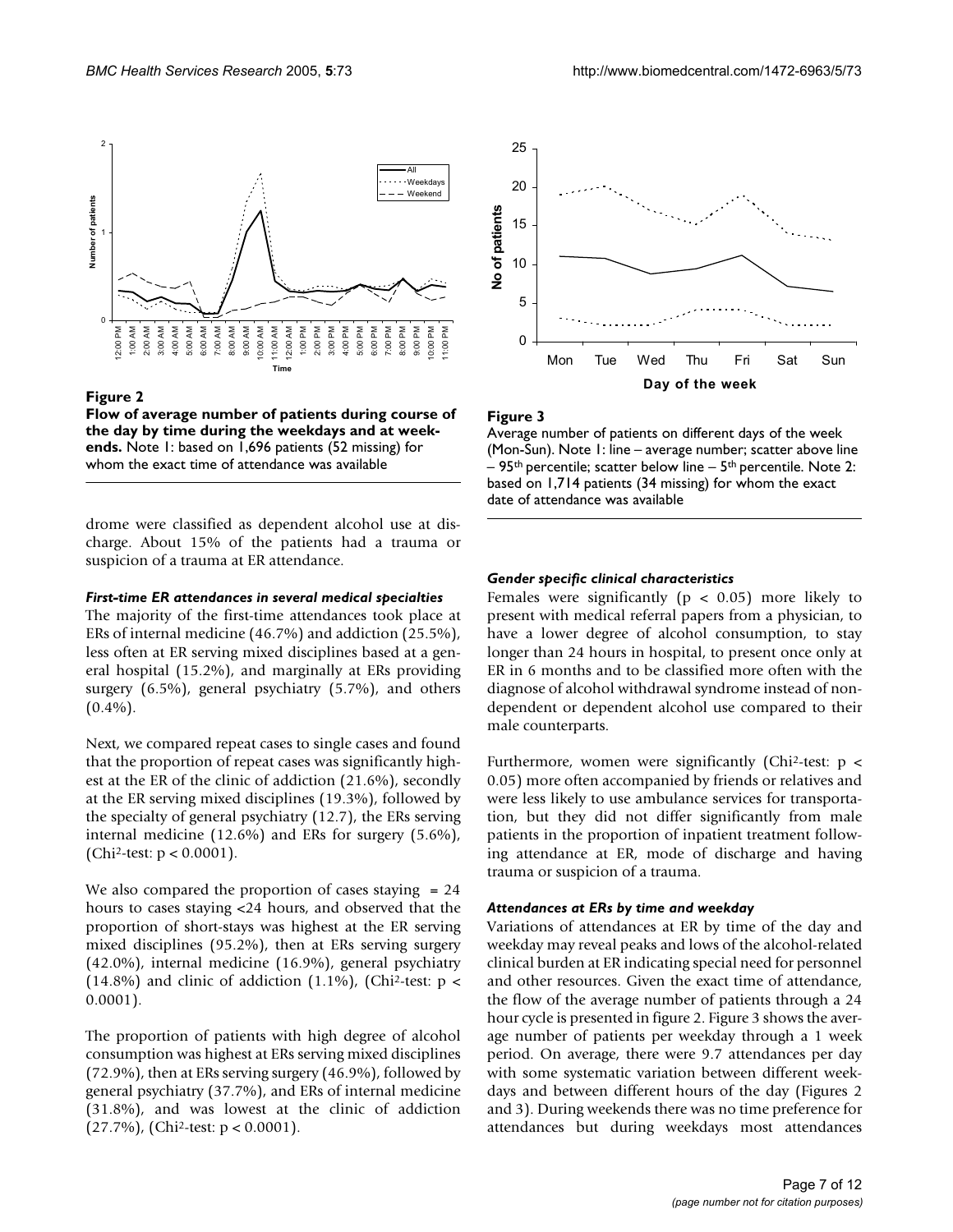| <b>Categories</b>                                                                               | Gender <sup>b</sup>                                                                                 | Duration of<br>stay                                                                                            | <b>ER</b> attendance <sup>c</sup>                                                                   | ER attendanced                                                                                       | Traumaf                                                                                             | No of<br>attendances                                                                                | Discharge mode <sup>g</sup>                                                                         |
|-------------------------------------------------------------------------------------------------|-----------------------------------------------------------------------------------------------------|----------------------------------------------------------------------------------------------------------------|-----------------------------------------------------------------------------------------------------|------------------------------------------------------------------------------------------------------|-----------------------------------------------------------------------------------------------------|-----------------------------------------------------------------------------------------------------|-----------------------------------------------------------------------------------------------------|
| <b>Clinical</b><br>degree/signs<br>of alcohol<br>consumption                                    | Male<br>$(N = 1,313)$<br>VS.<br>Female<br>$(N = 404)$                                               | $<$ 24 h<br>$(N = 600)$<br>VS.<br>$= 24 h$<br>$(N = 1, 148)$                                                   | Weekends<br>$(N = 1,234)$<br>VS.<br>Weekdays<br>$(N = 479)$                                         | Outside<br>$(N = 867)$<br>VS.<br>Regular<br>$(N = 820)$<br>working time <sup>e</sup>                 | Yes<br>$(N = 263)$<br>VS.<br>No<br>$(N = 1,383)$                                                    | Multiple<br>$(N = 297)$<br>VS.<br>Single<br>$(N = 1,451)$                                           | Self-discharge<br>$(N = 207)$<br>VS.<br>Medical discharge<br>$(N = 1, 171)$                         |
| High<br>$(N = 531)$<br>Middle<br>$(N = 796)$<br>Low<br>$(N = 231)$<br>Withdrawal<br>$(N = 190)$ | 2.21<br>$(1.51 - 3.23)$<br>l.61<br>$(1.11 - 2.32)$<br>1.28<br>$(0.84 - 1.95)$<br>1.0<br>(reference) | 9.42<br>$(5.65 - 15.70)$<br>4.93<br>$(3.29 - 9.18)$<br>3.04<br>$(1.73 - 5.35)$<br>$\mathsf{L}0$<br>(reference) | 1.73<br>$(1.16 - 2.59)$<br>1.39<br>$(0.93 - 2.09)$<br>1.49<br>$(0.95 - 2.36)$<br>1.0<br>(reference) | 8.56<br>$(5.72 - 12.81)$<br>6.38<br>$(4.29 - 9.51)$<br>2.09<br>$(1.33 - 3.27)$<br>1.0<br>(reference) | 3.17<br>$(1.72 - 5.83)$<br>3.52<br>$(1.92 - 6.46)$<br>2.39<br>$(1.22 - 4.71)$<br>1.0<br>(reference) | 2.62<br>$(1.84 - 3.73)$<br>I.94<br>$(1.36 - 2.78)$<br>I.78<br>$(1.19 - 2.66)$<br>1.0<br>(reference) | 1.93<br>$(1.08 - 3.42)$<br>1.59<br>$(0.89 - 2.85)$<br>1.16<br>$(0.57 - 2.35)$<br>1.0<br>(reference) |

**Table 4: Demographic and clinical factors associated with various degrees of alcohol consumption for 1,748 patients presenting at ERs for the first time during 6 month study period (OR a; 95% CI)**

a separate multinomial regression models calculated for each category showing Odds ratios for the degrees of alcohol consumption, adjusted for age and sex;

b 31 missings; <sup>c</sup> 34 missings<sup>; d</sup> 52 missings; <sup>e</sup> regular time: 8 a.m. - 4 p.m.; f 102 missings;  $\epsilon$  the category "referral to other hospital" was not considered in this analysis; see table 1 for information on missing values about mode of discharge; OR denotes Odds ratio; CI denotes confidence interval;

occurred between 8 a.m. to 4 p.m. Almost 28% of all attendances occurred on weekends (Sat. + Sun.). A decrease in attendances during winter months was observed.

#### *Single vs. repeat attendance at ERs*

In total, 1,451 (83%) patients were admitted once during the study period and 297 patients contributed the remaining 921 multiple attendances (min. 2; max. 63; mean 8; SD 0.5; median 3). Whereas most of the patients (76%) with repeated attendances had up to 5 attendances there were 10% with 27 or more attendances during the study period (3.2% had more than 45 attendances). Patients with multiple attendances (17% of all patients) were responsible for 39% of all attendances at ER indicating a huge clinical burden caused by this group.

Thus, we further looked at factors associated with multiple attendances. Patients aged between 31–50 years, patients non-fixed abode, and males were significantly more likely to present multiple times than younger or older patients (Chi<sup>2</sup>-test:  $p < 0.05$ ).

Table 2 shows factors associated with multiple attendances at ERs. Separate logistic regression models revealed statistically significant increased odds for the association of multiple attendances with male gender, higher clinical degrees of alcohol consumption and higher alcohol concentrations assessed by the breath test. The latter two variables indicated dose-response effects between alcohol consumption and multiple attendances at ERs. High

degrees of alcohol consumption at first ER attendance predicted repeat attendance in due course.

#### *Factors associated with duration of stay at hospital*

Duration of stay  $\left($  < 24 hours versus = 24 hours) at ERs and hospital, respectively, gives an indication whether patients with alcohol-related problems presenting at ERs finally receive inpatient treatment and whether or how clinical and demographic characteristics differ among these groups.

About one third of the patients left hospital within 24 hours (40.8% males vs. 29.3% were females, Chi2-test: p < 0.0001), another third stayed between 1–7 days (19.6% males vs. 26.8% females, Chi<sup>2</sup>-test:  $p < 0.0001$ ) and the remaining third of patients stayed for more than 7 days (39.6% males vs. 43.9% females, Chi2-test: p < 0.0001). The average length of stay was 10 days (95% CI, 9.5–10.5; min:  $<$ 1 day; max: 108 days; SD 0.26). The length of stay varied by age: while we found 15 days on average for patients below 20 years of age, we observed 7.4 days on average for the 21–30 years old. The remaining age groups had a similar average duration of stay between 9–10 days.

Males, patients below the age of 30 years and above the age of 50 years, patients with no fixed abode and patients supported by social services were more likely to leave the hospital within 24 hours (Chi2-test: p < 0.05). Although most patients (79.7%) in this sample were admitted to inpatient units, about one third (31.1%) of them stayed less than 24 hours in hospital. While few of them self-dis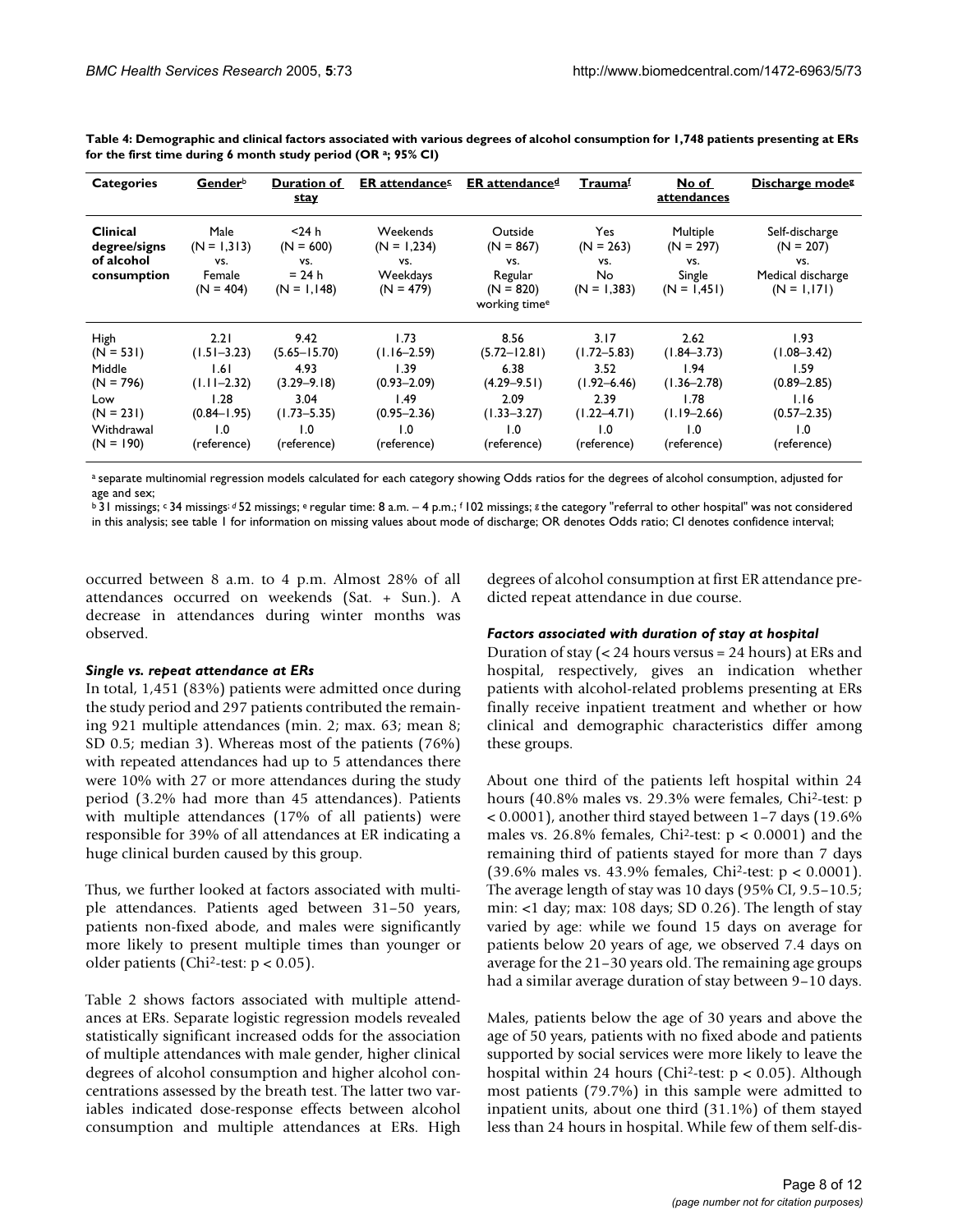charged against medical advice (13.8%), the majority of (86.2%) left hospital within 24 h after regular medical discharge or transfer.

Table 3 presents clinical characteristics associated with short duration of stay (<24 hours) for patients with first alcohol-related attendance at ERs during study period. Statistically significant associations between short stay (<24 hours) at ERs were found for male gender, multiple attendances, patients with trauma or suspicion of trauma, alcohol dependence or alcohol misuse. Dose-response effects were seen for higher degrees of alcohol consumption assessed by clinical judgement and breath-test on short duration of stay. Self-discharge was not significantly associated with short duration of stay (Table 3).

# *Factors associated with clinical degree of alcohol consumption*

Higher degrees of alcohol consumption mostly indicate the need of intensified medical care and often limit the motivational or psychological access to patients. Therefore we were interested in factors associated with the clinical degree of alcohol consumption of patients at ER.

Clinical categories were analyzed for their association with different degrees of alcohol consumption (according to the 4 clinical degrees of alcohol consumption) with separate (for each category) multinomial logistic regression models. We found statistically significant associations for higher degrees of alcohol consumption with male gender, trauma (or suspicion of trauma), duration of stay <24 hours, multiple attendances, discharge against medical advice, attendances on weekends and attendances outside regular working times (Table 4).

Significant linear dose-response relationships were seen for the effects of short duration of stay, multiple attendances, attendances outside regular working times, discharge against medical advice and male gender on increasing clinical degree of alcohol consumption on (Table 4). Age alone was without significant association with any of the clinical degrees of alcoholic consumption, neither as continuous nor as categorical variable (data not shown).

# **Discussion**

In this study the demographic characteristics, clinical burden and profile of alcohol-related attendances at ERs was analyzed for 1,748 patients in 11 hospitals of an urban area. With this study design we considered a broad definition of alcohol-related attendances independently from alcohol diagnosis, different hospital settings and a wide range of medical specialties over a period of 6 months which is an advantage over previous studies in this field which concentrated on single settings or specialties, [7,8].

Since all hospitals of the urban region were involved in this study, the obtained estimates can be related to the population of the area. The prospective design of this study allowed for obtaining information on characteristics of single compared with repeat attendances.

Instead of tests such as CAGE, the Michigan Alcoholism Screening test (MAST) and the Munich Alcoholism Test (MALT) [19-21] we applied an objective measure of alcohol consumption using breath test and a standardized clinical measure. For the purpose of this study to estimate the alcohol-related clinical burden at ERs independently of specific alcohol diagnoses we found the applied criteria to be valid and feasible measures.

The proportion of alcohol-related attendances at ERs in relation to all medical attendances / inpatient admissions was 3% in this study. This figure is lower than in other studies such as in Liverpool, UK: Pirmohamed et al. reported a proportion of all alcohol-related hospital admissions of 6.2% [14] that is line with figures from the National Statistics for England and Wales (1 alcohol case in 16 hospital admissions) [22]. The proportion of 3% alcohol-related admissions in our study was twice as high as the corresponding figure of the National German Hospital Statistics (1 alcohol case in 64 hospital admissions), [23] indicating an over-representation of alcohol-related attendances and admissions to hospitals of the study region.

The high proportion of male gender in this sample reflects the well known greater likelihood of alcohol-related diagnoses for men than for women in the general population [24,25] and in clinical samples [26] as well. Female gender was associated with social behaviour better adapted to regular working times at ERs, regular medical procedures and with more social support by friends.

Patients of the age groups 21–44 years and 45–59 years with alcohol problems at ERs were over-represented in this study compared to the age distribution in the general population of Dortmund implicating intensive and dangerous alcohol consumption in these age groups. However, age was neither significantly associated with higher degrees of alcohol consumption nor with non-dependent alcohol use in this sample. This is controversial in light of findings reported in the German annual report on alcohol and drug use in the general population. They found an increase of hazardous alcohol consumption (women >20 g alcohol daily; men >30 g alcohol daily) in younger people aged 18–24 between the years 1995–2001 and a slight decrease in older men and women in the general population [27]. The cross-sectional findings in our study did not mirror these age-related national trends for the year 2001 (neither for men nor for women). Our finding is also con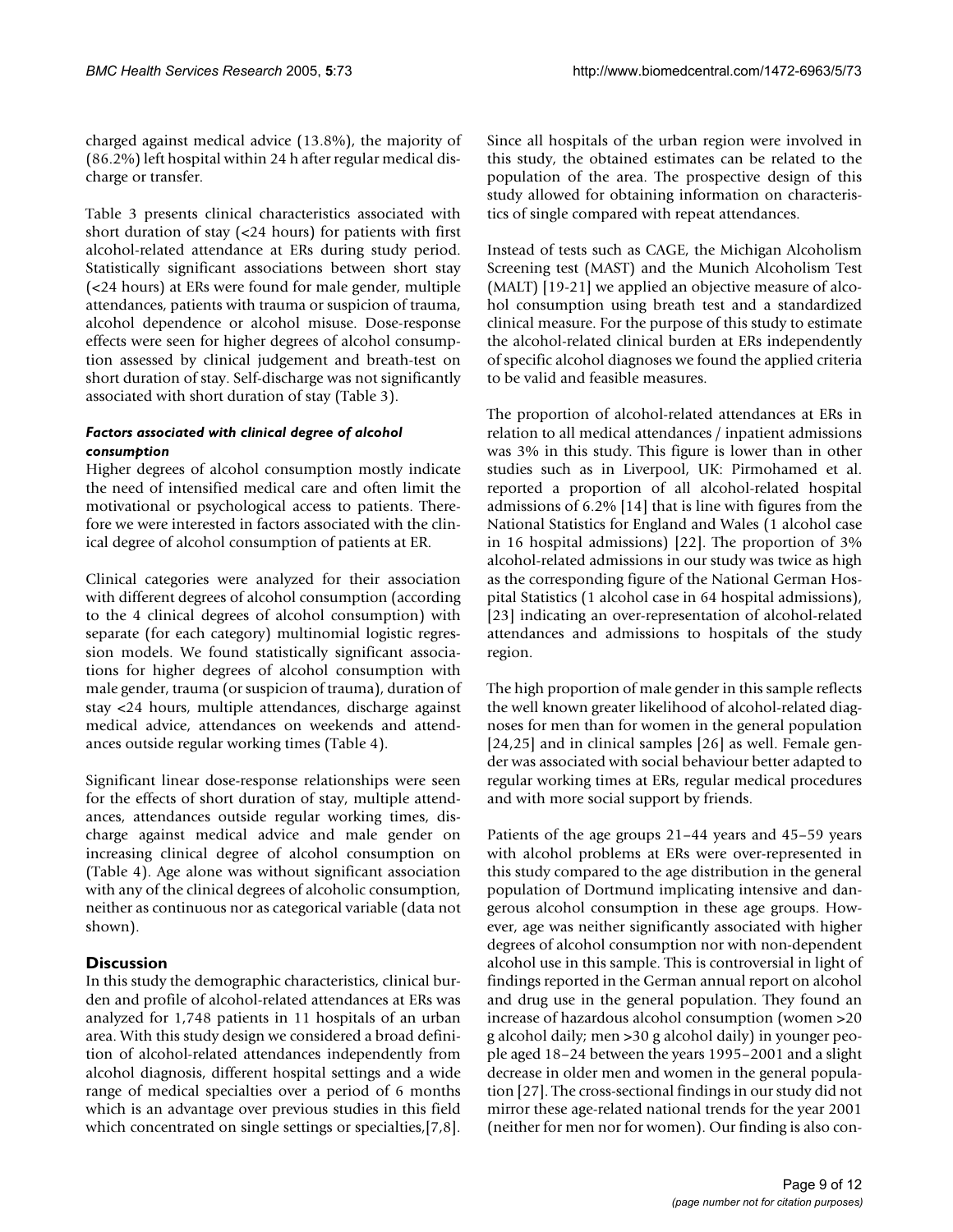trary to studies in Ireland reporting highest rates of nondependent alcohol use among the 20–29 years-old [15] and 18–29 years-old [28], respectively. O'Farrell et al. reported in an Irish study that 41% of the acute alcohol intoxication admissions to inpatient units of general hospitals were in young people under 30 years of age [15]. In our study this age group contributed only 13% attendances. Even when we restricted our analysis to the subgroup of patients with inpatient stay, the proportion changed only slightly.

However, the proportion of patients with alcohol use and their related pattern of alcohol misuse may differ depending on samples from the general population, in primary care and emergency rooms as reported by Cherpitel et al. [29].

The proportion of patients with short stay was 34.3% in this study, about 10% higher than the proportion of short stays in a similar study by O'Farrell et al. in Ireland [15]. This difference is probably due to the fact that O'Farrell et al. captured only inpatient hospital admissions (>24 hours attendance) in contrast to our study that also captured short stays less than 24 hour attendance. Another difference between these studies was related to the average duration of hospital stay (10 days in this study) that was more than 3 times higher than in O'Farrell's study (2.3 days on average) indicating a huge effect on the hospital resources [15]. These differences mirror the generally longer duration of stay of patients in inpatient units in Germany (nationwide 9.3 inpatient days on average in general hospitals) compared to the UK (nationwide 5.5 inpatient days on average in general hospitals in NHS beds) for the year 2001 [14,22,30].

In our study higher degrees of alcohol consumption were associated with attendances at ERs on weekends which is similar to findings reported in a study on emergency inpatient hospital admissions in Ireland [15]. The same effect was seen for patients with attendances at ERs outside regular working times. Both effects may reflect the harmful drinking pattern that occurs over the weekend period and during evening and night. Since harmful drinking patterns on weekends and at night time are found to be associated with alcohol-related traffic accidents in Germany [16], these patients presenting at ER are at higher risk to be involved than non-alcoholics.

Our results show that short-stay cases and cases with high degrees of alcohol consumption represent high risk groups for potential alcohol-related medical complications (e.g., trauma). Although no figures are available showing the proportion of patients involved in alcoholrelated road accidents after discharge from ERs, especially short-stay cases and cases with higher degrees of alcohol

consumption may represent a group with higher risk to themselves and in road traffic. A study by Cryer et al. in the general population supported the generally held view that heavy alcohol consumers are disproportionate users of acute medical services, but they are relative under-users of preventative medical care services [31]. The short-stay cases in our study would fit into this pattern of service use as they tend not to utilize the inpatient treatment facilities.

The findings in this study on the association of trauma with higher degrees of alcohol consumption confirm previous findings on this issue. Cherpitel et al. reported in a meta-analysis a moderate, but consistent association between higher blood alcohol concentration and injury in emergency room settings [32,33].

### *Limitations of the study*

We reached the goal to include all ERs of the study region. However, due to possible moving of the patients outside and within the catchment area the study population was an open cohort. A proportion of 18% of the patients were not registered as living in the catchment area, and we did not obtain information if they moved into this area for the short-term. It remained unclear whether these patients are balanced by patients registered as living in the study region but presenting to ERs in other regions. Moreover, the proportion of people officially registered in the study area is unknown and also unknown is the proportion in the sub-sample of inhabitants with alcohol-related problems. Furthermore, patients also could have presented in two different study hospitals during the study period. Given the size of the city and the wide spread locations of the hospitals (one central hospital, several peripheral district hospitals, and hospitals in the outskirts of the town), we assumed multiple presenting of the same patient in different hospitals was not very likely in this study, because the study hospitals are not in easy reach of each other. All these effects could lead to either over- or underestimation of incidence in our study.

Because of the relatively short time (from September to February) covered by the study, we do not know the number of patients in the spring and summer months (March-August). The observed decrease of attendances at ERs during winter months could be explained by a diminished recruitment in the course of the study, but can also result from climatic conditions. On the other hand, based on official statistics on drinking patterns in Germany there is no indication of an increasing or declining trend of incidence of alcohol-related attendances at ER during the Christmas holiday period [27]. Given the observed trend in this study is true, our estimates of incidence of attendances at ERs and days of hospitalisation are rather too low.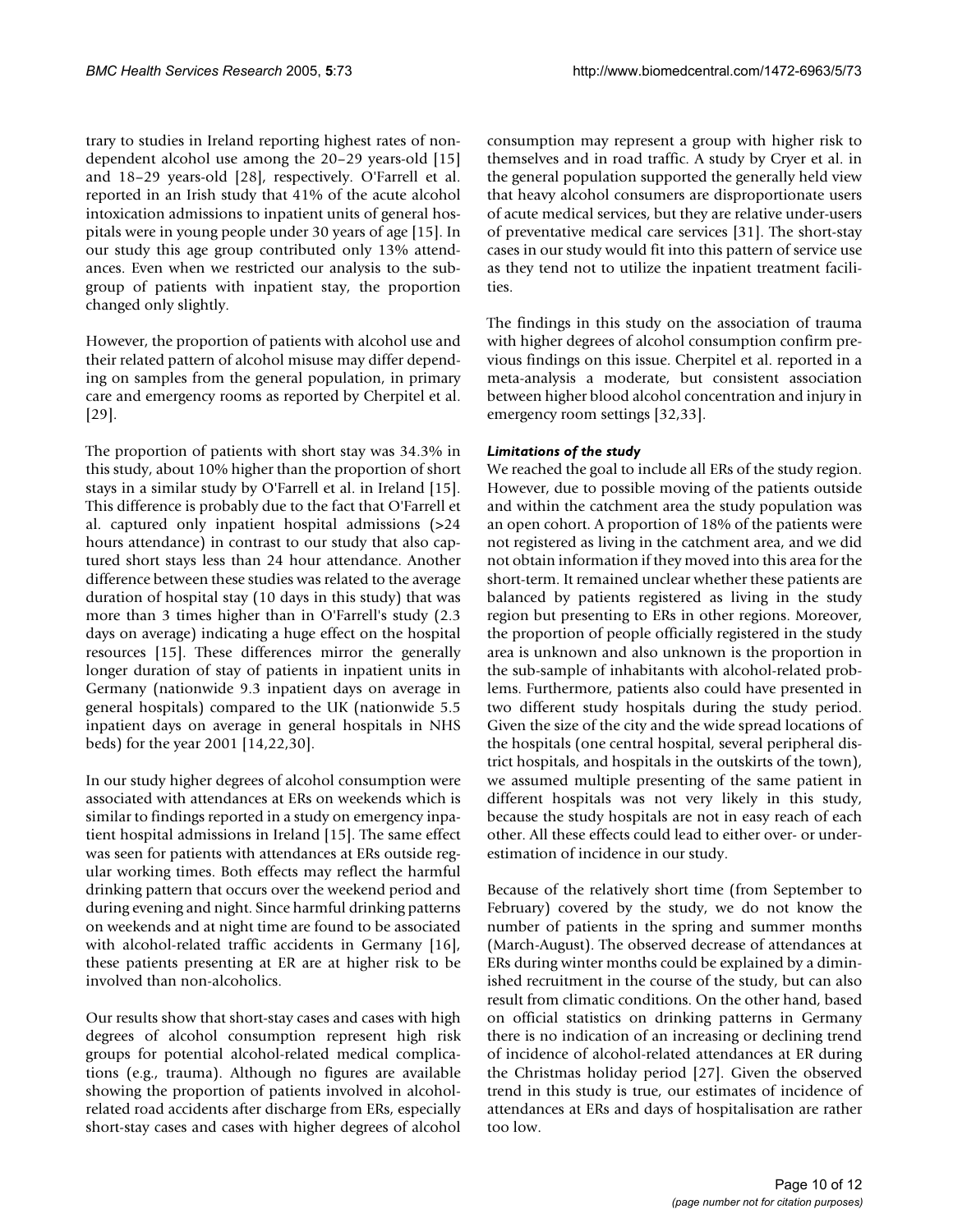We obtained no information on patients not included in the study. If particular characteristics were associated with the non-inclusion status, our estimates of associations could be distorted, however, the relatively high inclusion rate of 83.8% makes a strong influence of missing cases improbable.

#### **Conclusion**

Although the figure obtained in this survey is likely to be an underestimate of the true alcohol-related burden in hospitals, the results demonstrate a substantial need for tailored interventions at ERs. The presented trends on patterns of alcohol use in the general population support this view. In particular, short-stay cases, repeat attendances and cases with higher degrees of alcohol consumption largely determine the clinical burden at ERs serving several medical disciplines. Since suitable brief anti-alcoholic interventions have been proven to initiate change of drinking patterns [1,34,35] and have demonstrated their effectiveness in patients with alcohol problems in primary care settings [36-39] and in emergency departments as well [40], the design, implementation and evaluation of anti-alcoholic interventions applied to ERs would need to take into account the factors determining the alcoholrelated clinical burden presented in this study.

#### **Competing interests**

The author(s) declare that they have no competing interests.

#### **Authors' contributions**

BB conceived the study, guided the statistical analysis and drafted the manuscript. RM performed the statistical analysis and contributed to drafting of the manuscript. GR conceived the study, designed and developed the questionnaire and co-ordinated the data collection in the addiction hospital. AD conceived the study and co-ordinated the data collection in the general hospitals. SF developed and tested the questionnaire, applied the questionnaire across the hospitals and carried out data collection and data management. HK planned the study and organized clinical and administrative data collection. US supervised data collection and data management throughout the study period. All authors revised and approved the final manuscript.

#### **Acknowledgements**

The authors wish to thank the medical staff in the participating hospitals for data collection and administrative staff for the provision of administrative data on the patients.

#### **References**

- Charalambous MP: [Alcohol and the accident and emergency depart](http://www.ncbi.nlm.nih.gov/entrez/query.fcgi?cmd=Retrieve&db=PubMed&dopt=Abstract&list_uids=12107029)[ment: a current review.](http://www.ncbi.nlm.nih.gov/entrez/query.fcgi?cmd=Retrieve&db=PubMed&dopt=Abstract&list_uids=12107029) *Alcohol Alcohol* 2002, 37:307-312.
- Kriegsman W, Anthes W: [The financial impact of alcohol](http://www.ncbi.nlm.nih.gov/entrez/query.fcgi?cmd=Retrieve&db=PubMed&dopt=Abstract&list_uids=9592958)**[related emergencies on a rural EMS system.](http://www.ncbi.nlm.nih.gov/entrez/query.fcgi?cmd=Retrieve&db=PubMed&dopt=Abstract&list_uids=9592958)** *Alaska Med* 1998, **40:**7-11.
- 3. Hettema JM, Prescott CA, Kendler KS: **[The effects of anxiety, sub](http://www.ncbi.nlm.nih.gov/entrez/query.fcgi?cmd=Retrieve&db=PubMed&dopt=Abstract&list_uids=14672251)[stance use and conduct disorders on risk of major depressive](http://www.ncbi.nlm.nih.gov/entrez/query.fcgi?cmd=Retrieve&db=PubMed&dopt=Abstract&list_uids=14672251) [disorder.](http://www.ncbi.nlm.nih.gov/entrez/query.fcgi?cmd=Retrieve&db=PubMed&dopt=Abstract&list_uids=14672251)** *Psychol Med* 2003, **33:**1423-1432.
- 4. Pinero-De Fuentes S, Medina-Orozco E, Rojas M: **[\[Prevalence of](http://www.ncbi.nlm.nih.gov/entrez/query.fcgi?cmd=Retrieve&db=PubMed&dopt=Abstract&list_uids=9670784) [drug abuse in patients receiving care in adult emergency\].](http://www.ncbi.nlm.nih.gov/entrez/query.fcgi?cmd=Retrieve&db=PubMed&dopt=Abstract&list_uids=9670784)** *Salud Publica Mex* 1998, **40:**234-240.
- 5. Honkanen R, Smith GS: **[Impact of acute alcohol intoxication on](http://www.ncbi.nlm.nih.gov/entrez/query.fcgi?cmd=Retrieve&db=PubMed&dopt=Abstract&list_uids=2276795) [the severity of injury: a cause-specific analysis of non-fatal](http://www.ncbi.nlm.nih.gov/entrez/query.fcgi?cmd=Retrieve&db=PubMed&dopt=Abstract&list_uids=2276795) [trauma.](http://www.ncbi.nlm.nih.gov/entrez/query.fcgi?cmd=Retrieve&db=PubMed&dopt=Abstract&list_uids=2276795)** *Injury* 1990, **21:**353-357.
- 6. Olmedo R, Hoffman RS: **[Withdrawal syndromes.](http://www.ncbi.nlm.nih.gov/entrez/query.fcgi?cmd=Retrieve&db=PubMed&dopt=Abstract&list_uids=10767884)** *Emerg Med Clin North Am* 2000, **18:**273-288.
- 7. Taylor CL, Kilbane P, Passmore N, Davies R: **[Prospective study of](http://www.ncbi.nlm.nih.gov/entrez/query.fcgi?cmd=Retrieve&db=PubMed&dopt=Abstract&list_uids=2874288) [alcohol-related admissions in an inner-city hospital.](http://www.ncbi.nlm.nih.gov/entrez/query.fcgi?cmd=Retrieve&db=PubMed&dopt=Abstract&list_uids=2874288)** *Lancet* 1986, **2:**265-268.
- 8. Lange DE, Schacter B: **[Prevalence of alcohol related admissions](http://www.ncbi.nlm.nih.gov/entrez/query.fcgi?cmd=Retrieve&db=PubMed&dopt=Abstract&list_uids=2630510) [to general medical units.](http://www.ncbi.nlm.nih.gov/entrez/query.fcgi?cmd=Retrieve&db=PubMed&dopt=Abstract&list_uids=2630510)** *Int J Psychiatry Med* 1989, **19:**371-384.
- 9. Arolt V, Driessen M, Bangert-Verleger A, Neubauer H, Schurmann A, Seibert W: **[\[Psychiatric disorders in hospitalized internal](http://www.ncbi.nlm.nih.gov/entrez/query.fcgi?cmd=Retrieve&db=PubMed&dopt=Abstract&list_uids=7477604) [medicine and surgical patients. Prevalence and need for](http://www.ncbi.nlm.nih.gov/entrez/query.fcgi?cmd=Retrieve&db=PubMed&dopt=Abstract&list_uids=7477604) [treatment\].](http://www.ncbi.nlm.nih.gov/entrez/query.fcgi?cmd=Retrieve&db=PubMed&dopt=Abstract&list_uids=7477604)** *Nervenarzt* 1995, **66:**670-677.
- 10. Corrigan GV, Webb MG, Unwin AR: **[Alcohol dependence among](http://www.ncbi.nlm.nih.gov/entrez/query.fcgi?cmd=Retrieve&db=PubMed&dopt=Abstract&list_uids=3458492) [general medical inpatients.](http://www.ncbi.nlm.nih.gov/entrez/query.fcgi?cmd=Retrieve&db=PubMed&dopt=Abstract&list_uids=3458492)** *Br J Addict* 1986, **81:**237-245.
- 11. Birnbaum J, Polyak Z, Fainaru M: **[\[Alcohol-related admissions in](http://www.ncbi.nlm.nih.gov/entrez/query.fcgi?cmd=Retrieve&db=PubMed&dopt=Abstract&list_uids=2312009) [a community hospital\].](http://www.ncbi.nlm.nih.gov/entrez/query.fcgi?cmd=Retrieve&db=PubMed&dopt=Abstract&list_uids=2312009)** *Harefuah* 1990, **118:**85-88.
- 12. Bovim G, Hana BI, Bovim EK, Aasland OG, Fauske S: **[\[Alcohol](http://www.ncbi.nlm.nih.gov/entrez/query.fcgi?cmd=Retrieve&db=PubMed&dopt=Abstract&list_uids=2309184)[related admissions to a district hospital\].](http://www.ncbi.nlm.nih.gov/entrez/query.fcgi?cmd=Retrieve&db=PubMed&dopt=Abstract&list_uids=2309184)** *Tidsskr Nor Laegeforen* 1990, **110:**376-379.
- 13. Arolt V, Driessen M, Schurmann A: **[\[Incidence and treatment](http://www.ncbi.nlm.nih.gov/entrez/query.fcgi?cmd=Retrieve&db=PubMed&dopt=Abstract&list_uids=7672752) [requirements of alcoholism in internal medicine and hospital](http://www.ncbi.nlm.nih.gov/entrez/query.fcgi?cmd=Retrieve&db=PubMed&dopt=Abstract&list_uids=7672752) [patients\].](http://www.ncbi.nlm.nih.gov/entrez/query.fcgi?cmd=Retrieve&db=PubMed&dopt=Abstract&list_uids=7672752)** *Fortschr Neurol Psychiatr* 1995, **63:**283-288.
- 14. Pirmohamed M, Brown C, Owens L, Luke C, Gilmore IT, Breckenridge AM, Park BK: **The burden of alcohol misuse on an innercity general hospital.** *Quarterly Journal of Medicine* 2000, **93:**291-295.
- 15. O'Farrell A, Allwright S, Downey D, Bedford D, Howell F: **[The bur](http://www.ncbi.nlm.nih.gov/entrez/query.fcgi?cmd=Retrieve&db=PubMed&dopt=Abstract&list_uids=15369566)den of alcohol misuse on emergency in-patient hospital [admission among residents from a health region in Ireland.](http://www.ncbi.nlm.nih.gov/entrez/query.fcgi?cmd=Retrieve&db=PubMed&dopt=Abstract&list_uids=15369566)** *Addiction* 2004, **99:**1279-1285.
- 16. Statistisches-Bundesamt: **Straßenverkehrsunfälle: Kurzinformation zur Verkehrsstatistik. Alkoholunfälle im Straßenverkehr 2001.** 2002.
- 17. Dortmund C: **City Council Annual Report 2002: Population Statistics of Dortmund, Germany.** 2002:11-14.
- 18. SPSS: **for Windows.** In *Release 1101* Edited by: Headquarters SPSSI. Chicago, Illinois 60606, 233 S. Wacker Drive, 11th floor.
- 19. Breitenbucher RB: **[The routine administration of the Michigan](http://www.ncbi.nlm.nih.gov/entrez/query.fcgi?cmd=Retrieve&db=PubMed&dopt=Abstract&list_uids=1272232) [alcoholic screening test to ambulatory patients.](http://www.ncbi.nlm.nih.gov/entrez/query.fcgi?cmd=Retrieve&db=PubMed&dopt=Abstract&list_uids=1272232)** *Minn Med* 1976, **59:**485-488.
- 20. King M: **[At risk drinking among general practice attenders:](http://www.ncbi.nlm.nih.gov/entrez/query.fcgi?cmd=Retrieve&db=PubMed&dopt=Abstract&list_uids=3961046) [validation of the CAGE questionnaire.](http://www.ncbi.nlm.nih.gov/entrez/query.fcgi?cmd=Retrieve&db=PubMed&dopt=Abstract&list_uids=3961046)** *Psychol Med* 1986, **16:**213-217.
- 21. Speckens AE, Heeren TJ, Rooijmans HG: **[Alcohol abuse among](http://www.ncbi.nlm.nih.gov/entrez/query.fcgi?cmd=Retrieve&db=PubMed&dopt=Abstract&list_uids=1882699) [elderly patients in a general hospital as identified by the](http://www.ncbi.nlm.nih.gov/entrez/query.fcgi?cmd=Retrieve&db=PubMed&dopt=Abstract&list_uids=1882699) [Munich Alcoholism Test.](http://www.ncbi.nlm.nih.gov/entrez/query.fcgi?cmd=Retrieve&db=PubMed&dopt=Abstract&list_uids=1882699)** *Acta Psychiatr Scand* 1991, **83:**460-462.
- 22. National-Statistics: **National Health Service activity for sick and disabled people: in-patients.** *Crown copyright material is reproduced with the permission of the Controller of HMSO* [[http://www.statis](http://www.statistics.gov.uk) [tics.gov.uk\]](http://www.statistics.gov.uk).
- 23. Statistisches-Bundesamt: **Hospital Statistics 2000 (Krankenhausdiagnosestatistik).** Edited by: Statistisches-Bundesamt . Wiesbaden, Germany, ; 2003.
- 24. Hoffman JH, Welte JW, Barnes GM: **[Alcohol consumption and](http://www.ncbi.nlm.nih.gov/entrez/query.fcgi?cmd=Retrieve&db=PubMed&dopt=Abstract&list_uids=10462088) [alcohol dependence in adults in New York State.](http://www.ncbi.nlm.nih.gov/entrez/query.fcgi?cmd=Retrieve&db=PubMed&dopt=Abstract&list_uids=10462088)** *Drug Alcohol Depend* 1999, **56:**17-23.
- 25. Kraus L, Bloomfield K, Augustin R, Reese A: **[Prevalence of alcohol](http://www.ncbi.nlm.nih.gov/entrez/query.fcgi?cmd=Retrieve&db=PubMed&dopt=Abstract&list_uids=11048357) use and the association between onset of use and alcohol[related problems in a general population sample in Ger](http://www.ncbi.nlm.nih.gov/entrez/query.fcgi?cmd=Retrieve&db=PubMed&dopt=Abstract&list_uids=11048357)[many.](http://www.ncbi.nlm.nih.gov/entrez/query.fcgi?cmd=Retrieve&db=PubMed&dopt=Abstract&list_uids=11048357)** *Addiction* 2000, **95:**1389-1401.
- 26. Brady KT, Grice DE, Dustan L, Randall C: **[Gender differences in](http://www.ncbi.nlm.nih.gov/entrez/query.fcgi?cmd=Retrieve&db=PubMed&dopt=Abstract&list_uids=8214180) [substance use disorders.](http://www.ncbi.nlm.nih.gov/entrez/query.fcgi?cmd=Retrieve&db=PubMed&dopt=Abstract&list_uids=8214180)** *Am J Psychiatry* 1993, **150:**1707-1711.
- 27. Kraus L, Augstein R, Töppich J: **Konsumtrends und Konsumverhalten - Alkoholkonsumtrends bei Jugendlichen und Erwachsenen.** In *Jahrbuch Sucht 2003* Edited by: Huellinghorst R, Kaldewei D, Lindemann F and Merfert-Diete C. Neuland - Geesthacht, DHS-Deutsche Hauptstelle für Suchtgefahren; 2003.